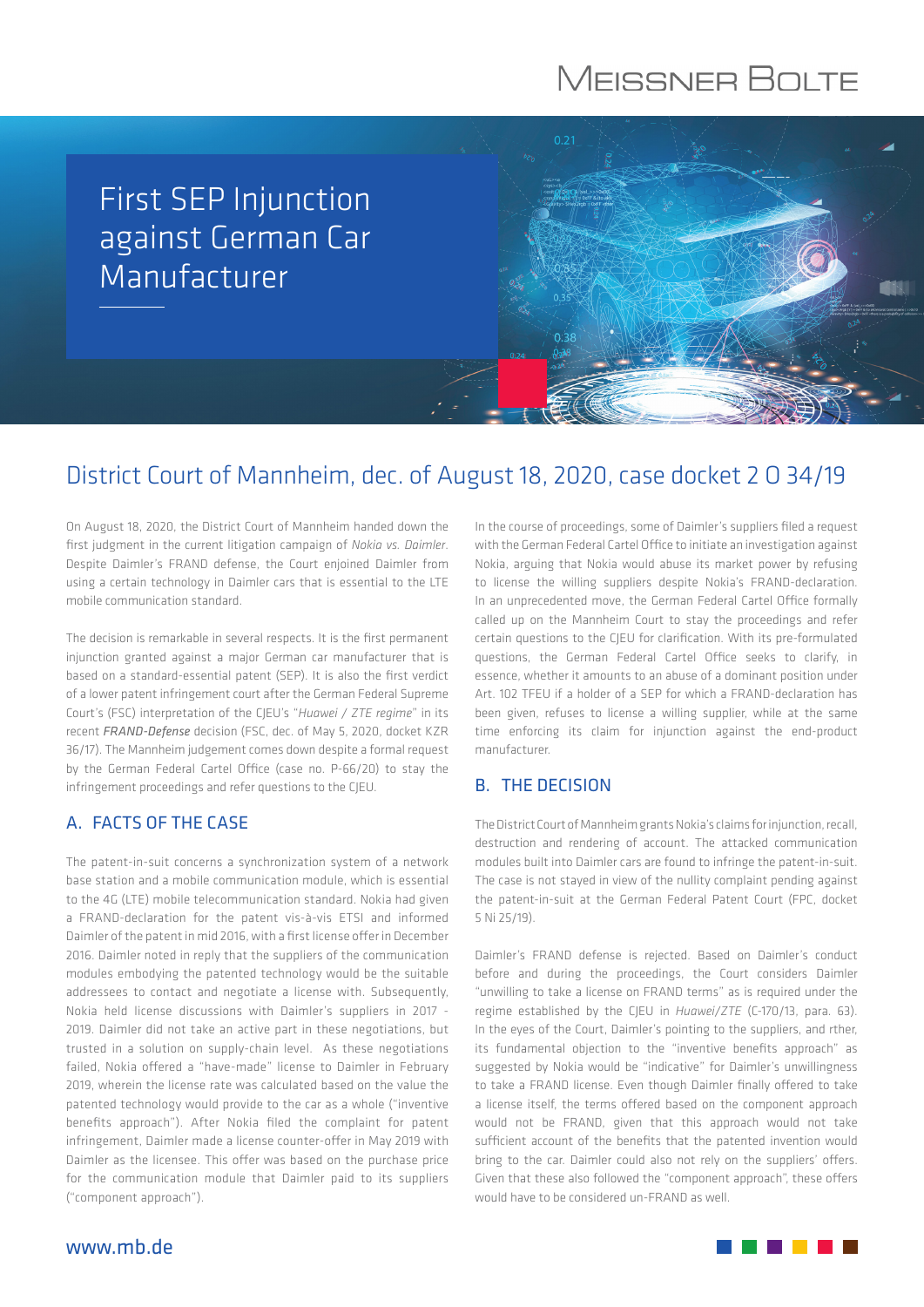### First SEP Injunction against German Car Manufacturer

## **MEISSNER BOLTE**

The Court goes on to turn down Daimler's competition law argument that Nokia would need to sue the suppliers first, before asserting the patent against Daimler. In the view of the Court, it would be standing case law that a patent owner is free to enforce its patent against any infringer in the supply chain, if no specific circumstances would apply (cf. FSC, I ZR 98/06, *Tripp-Trapp-Stuhl*). In this respect, the Court was neither convinced by Daimler's submission that licensing the suppliers (and not the OEMs) would be customary in the automotive space, nor that these licenses where commonly based on the "component approach". In the eyes of the Mannheim Court, the licenses concluded with OEM car manufacturers by the Avanci pool (to which Nokia is a member) would show the exact opposite, given that these licenses were based on the "inventive benefits approach". Thus, the Mannheim Court did not see Nokia obliged to primarily deal with Daimler's suppliers.

Being consistent in its reasoning, the Mannheim Court rejects the German Federal Cartel Office's request to refer questions to the CJEU. Art. 267 subsection 2 TFEU would offer discretion to the lower courts whether or not to refer. Given that the patent-in-suit has a remaining term of about seven years, and considering that the CJEU will likely take several years to decide on any submitted questions, Nokia's right to an effective enforcement of its exclusionary rights would be jeopardized by a referral to the CJEU for most of the remaining term of the patent.

Finally, the Mannheim Court holds that Daimler would not be eligible to a use-up period for the cars with the infringing communication modules. The pertinent case would not stand up to the requirements of the test established by the Federal Supreme Court in the *Wärmetauscher* decision (docket X ZR 114/13). While it would be true that the attacked communication modules are relatively small components that are not essential for the functioning of the car (1st leg of the *Wärmetauscher* test), Daimler did not show serious attempts to agree on a license for the patent or work on alternative technical solutions (2nd leg of the *Wärmetauscher* test), despite having knowledge of the patent-insuit and the potential infringement situation since 2016. In any case, a use-up period would not be necessary as Daimler's potential losses as a consequence of a preliminary enforcement of the injunction would be sufficiently accommodated by the requirement of the enforcement security, which the Mannheim court sets to an unprecedented amount of EUR 7 billion (!). (This high amount is reflecting Daimler's exposure as in fact most of Daimler's present and future cars use the infringing modules and, thus, are subject to the injunction).

#### C. COMMENT

While the Mannheim Court is likely lauded by SEP holders for its novel and brave take on the "willingness to license" obligation of the SEP implementer, this approach also raises fundamental questions.

To put it simply, the Mannheim Court considers Daimler as an "unwilling licensee" because its license counter-offer (and the counter-offers of its suppliers) based on the component approach would be un-FRAND in the eyes of the Court. It is to be assumed that the Court arrives at this finding on the basis of the FSC's decision in the *FRAND-Defense* case (FSC, docket KZR 36/17, para. 92) where it is stipulated that the implementer's request "to take a license on FRAND terms" must not be

mere 'lip service'. Instead, the implementer is expected to make a timely and unconditional statement to take a FRAND license on whatever terms are in fact "FRAND". In addition to that, the implementer has to demonstrate its continuing willingness throughout the proceedings by actively taking part in the negotiation of FRAND license terms (BGH, docket KZR 36/17, para. 83). In essence, the defendant has to turn 'rhetoric into action'. Thus, anything in the conduct of the defendant that may be considered as delaying tactics bears the risk of rendering the defendant "unwilling" to license, which will directly result in a loss of his FRAND defense.

Apparently, this was what the Mannheim Court had in mind when assessing Daimler's conduct in the proceedings.

Still, the Mannheim Court's reasoning to that effect cannot be followed, as it unduly intermingles the willingness to license on the one hand with the parties' discussion of what are in fact FRAND terms in the given case on the other. Of course, the defendant must show willingness to negotiate FRAND license terms that will lead to a fair reward of the SEP holder. However, "willingness to license" cannot be understood to mean that the defendant has to accept whatever the SEP holder believes to be FRAND. It should be recalled that under the *Huawei/ZTE* regime of the CJEU it is generally for the SEP owner - not the implementer - to make a first license offer, explain how the license fee is calculated, and establish why he believes his terms are FRAND (CJEU, C-170/13, para. 63; BGH, docket KZR 36/17, para. 72, 76). This obligation implies a review by the infringement court of whether the SEP holder has sufficiently fulfilled its obligations with respect to his offer made to the defendant (Appeals Court of Karlsruhe, docket 6 U 183/16, para. 122; Appeals Court of Düsseldorf, docket 2 U 31/16, 5th headnote; leaning in that direction: FSC, KZR 36/17, para. 75). The requirement of detailed review is a direct consequence of the underlying competition law issue: The SEP holder would abuse its dominant position and violate Art. 102 TFEU by enforcing the claim for injunction, if his license offer is not FRAND (CJEU, C-170/13, para. 55, 58; FSC, KZR 36/17, para. 69).

The Mannheim Court, however, does not review the FRAND-nature of Nokia's license terms in detail, but simply assumes that the "inventive benefits approach" would be the right take on a fair reward for the SEP holder in the present case. Thus, avoiding a detailed assessment of Nokia's offer can be seen as a shortcoming of the Mannheim judgment.

But how should the Mannheim Court have dealt with Daimler's conduct instead? It is submitted that the prevailing question underlying the lawsuit – and virtually every SEP infringement case in the automotive space – is not one of "willingness to license". What appears to be decisive, instead, is whether the SEP holder is obliged to license the SEP not to the OEM car manufacturer, but to the willing suppliers of the infringing component. This, again, is a question of competition law. It is true that, as a basic rule, a patent owner is free to assert his patent against any infringer, regardless of its position in the supply chain (cf. FSC, I ZR 98/06, *Tripp-Trapp-Stuhl*). The situation may likely be different, however, where the patent leads to a dominant position on the technology market (which many SEPs do) and the SEP holder has given a FRAND declaration for the SEP (which is the case for most SEPs). Interestingly, the Appeals Court of Karlsruhe (who will also

. . . . .

www.mb.de